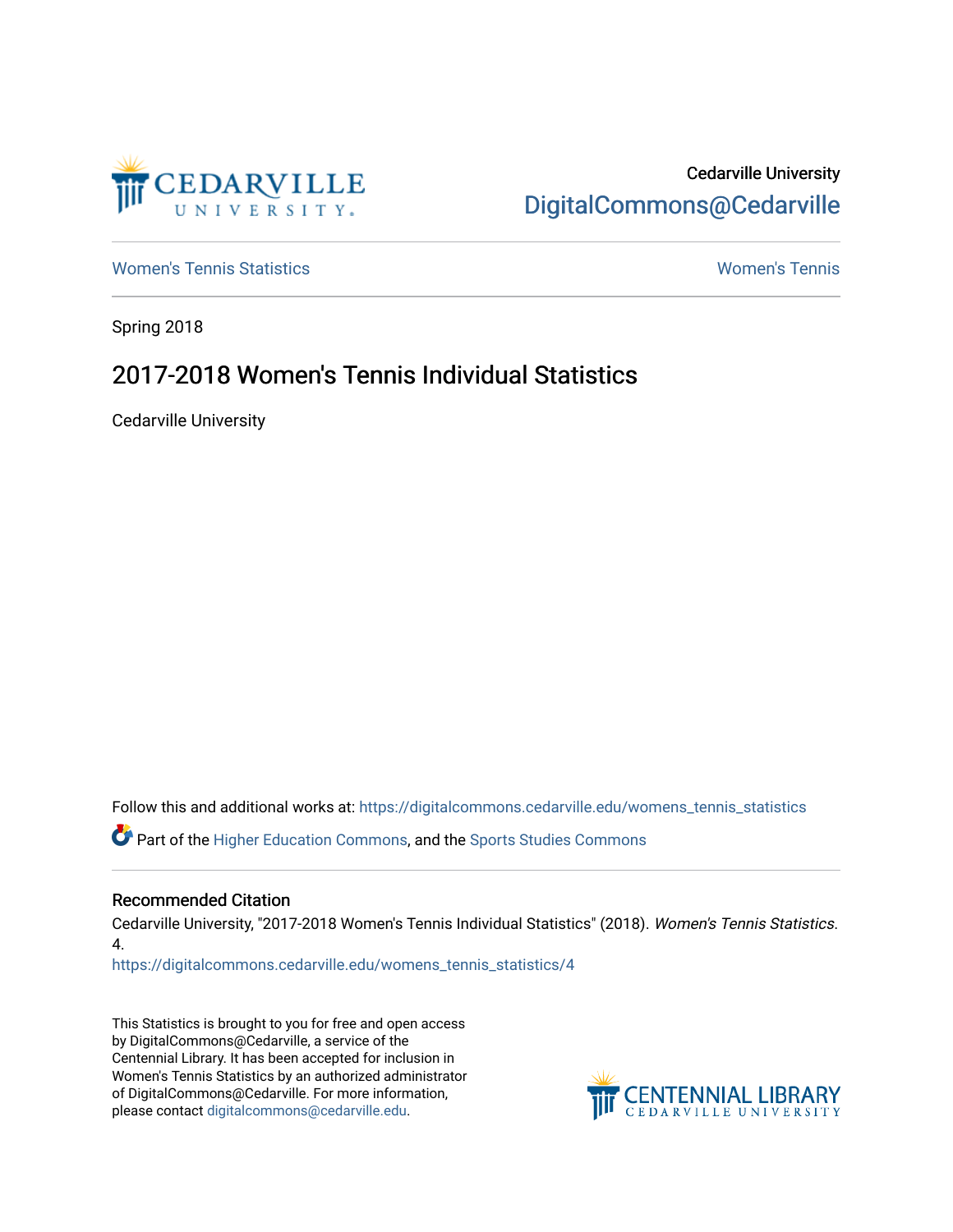## **Ancil, Olivia**

|        |                              |    |                                   |            |                                              |                                     | <b>Ranking</b> |
|--------|------------------------------|----|-----------------------------------|------------|----------------------------------------------|-------------------------------------|----------------|
|        | <b>SINGLES</b>               |    | <b>Team/School</b>                | <b>Pos</b> | <b>Opponent (Rank Nat/Reg) Singles score</b> |                                     | Nat/Reg        |
|        | Sep 12, 2017 at Otterbein    |    |                                   | 6          | Quill, Emily                                 | Lost 6-7 (5-7), 0-6                 | $-/-$          |
|        |                              |    | Sep 19, 2017 at Ohio Wesleyan     | 6          | Parsons, McKailla                            | Won 6-0, 6-0                        | $-I$           |
|        | Sep 21, 2017 at Franciscan   |    |                                   | 6          | Mathias, Emmy                                | Won 6-0, 6-0                        | $-I -$         |
|        | Sep 28, 2017 at Taylor       |    |                                   | 6          | Pile, Molly                                  | Lost 1-6, 0-6                       | $-/-$          |
|        | Oct 10, 2017 at Indiana East |    |                                   | 6          | Good, Shelby                                 | Won 6-1, 6-4                        | $-I -$         |
| $\%$   | Mar 05, 2018 vs Seton Hill   |    |                                   | 5          | Hirak, Caitlynn                              | Won 6-1, 6-1                        | $-I$           |
|        | Mar 06, 2018 vs Bentley      |    |                                   | 5          | Kamphaus, Jill                               | Lost 1-6, 0-6                       | $-/-$          |
|        |                              |    | Mar 06, 2018 vs Northwestern IA   | 3          | Ingram, Jacque                               | Lost 6-4, 4-6, 0-1 (10-12)          | $-/-$          |
|        | Mar 07, 2018 vs Rhodes       |    |                                   | 5          | Thorson, Kayle                               | Won 6-1, 6-0                        | $-/-$          |
|        | Mar 08, 2018                 |    | vs Mary                           | 4          | Leong, Eileen                                | Won 2-6, 6-2, 1-0 (10-4)            | $-/-$          |
|        | Mar 23, 2018                 |    | at Brescia                        | 5          | Haffabaugh, Brooke                           | Won 6-2, 6-1                        | $-I$           |
| $\%^*$ |                              |    | Mar 24, 2018 at Kentucky Wesleyan | 5          | Damin, Mallory                               | Won 6-2, 6-3                        | $-I$           |
| $\%^*$ | Mar 30, 2018                 |    | <b>FINDLAY</b>                    | 5          | Essick, Hannah                               | Lost 2-6, 2-6                       | $-I$           |
| $%$ *  | Mar 31, 2018                 |    | <b>HILLSDALE</b>                  | 5          | Matthews, Kamryn                             | Lost 0-6, 0-6                       | $-/-$          |
| $\%^*$ | Apr 06, 2018                 | at | Ursuline                          | 4          | Hunt, Clare                                  | Won 6-0, 6-0                        | $-/-$          |
| $\%^*$ | Apr 07, 2018                 |    | at Walsh                          | 4          | Raszum, Katarina                             | Lost 1-6, 0-6                       | $-/-$          |
| $\%^*$ | Apr 13, 2018                 |    | ALDERSON BROADDUS                 | 5          | England, Taylor                              | Won 6-2, 6-1                        | $-I$           |
| %*     | Apr 14, 2018                 |    | DAVIS & ELKINS                    | 5          | Roby, Kelsie                                 | Lost $6-3$ , $3-6$ , $0-1$ $(6-10)$ | $-/-$          |
|        |                              |    |                                   |            |                                              |                                     |                |

| <b>DOUBLES</b>              | <b>Team/School</b>                   |   | Pos Opponent (Rank Nat/Reg)                                          | <b>Doubles score/Partner</b> | Nat/F |
|-----------------------------|--------------------------------------|---|----------------------------------------------------------------------|------------------------------|-------|
| Mar 06, 2018 vs Bentley     |                                      | 3 | von Oldenburg, Olivia / Madden, Rachel                               | Won 8-3 / Whalen, Deanna     | -/-   |
| Mar 07, 2018 vs Rhodes      |                                      | 3 | Thorson, Kayle / Bobay, Marissa                                      | Won 8-2 / Whalen, Deanna     | -/-   |
| Mar 08, 2018 vs Mary        |                                      | 3 | Anderson, Lisa / Wolf, Danielle                                      | Won 8-4 / Whalen, Deanna     | $-/-$ |
|                             | %* Mar 24, 2018 at Kentucky Wesleyan | 2 | Payne, Jenna / Greer, Liz                                            | Lost 7-9 / Whalen, Deanna    | -/-   |
| %* Mar 30, 2018             | <b>FINDLAY</b>                       | 3 | Essick, Hannah / McDonald, Kristi                                    | Won 8-4 / Whalen, Deanna     | $-/-$ |
| %* Mar 31, 2018             | <b>HILLSDALE</b>                     | 3 | Matthews, Kamryn / Bissett, Madeline                                 | Lost 4-8 / Whalen, Deanna    | $-/-$ |
| %* Apr 06, 2018 at Ursuline |                                      | 2 | Fortney, Megan / Duncan, Ashley                                      | Won 8-0 / Whalen, Deanna     | $-/-$ |
| %* Apr 07, 2018 at          | Walsh                                | 3 | Khairutdinova, Sofia / Karimpour, Parvanee Lost 4-8 / Kearney, Audra |                              | $-/-$ |
| %* Apr 13, 2018             | ALDERSON BROADDUS                    | 3 | England, Taylor / Corral, Andrea                                     | Won 8-0 / Whalen, Deanna     | -/-   |
| %* Apr 14, 2018             | DAVIS & ELKINS                       | 3 | Rosario, Karin / Fewster, Amanda                                     | Lost 4-8 / Whalen, Deanna    | -/-   |

## **Pos Opponent (Rank Nat/Reg) Doubles score/Partner Nat/Reg**

#### 3 von Oldenburg,Olivia / Madden, Rachel 3 Thorson, Kayle / Bobay, Marissa 3 Anderson, Lisa / Wolf, Danielle n 2 Payne, Jenna / Greer, Liz 3 Essick, Hannah / McDonald, Kristi 3 Matthews, Kamryn / Bissett, Madeline 2 Fortney, Megan / Duncan, Ashley 3 Khairutdinova, Sofia / Karimpour, Parvanee ADDUS 3 England, Taylor / Corral, Andrea

## **Ranking**

| Doubles score/Partner     | NATIKA   |
|---------------------------|----------|
| Won 8-3 / Whalen, Deanna  | $-/-$    |
| Won 8-2 / Whalen, Deanna  | $-I -$   |
| Won 8-4 / Whalen, Deanna  | $-/-$    |
| Lost 7-9 / Whalen, Deanna | $-/-$    |
| Won 8-4 / Whalen, Deanna  | -/-      |
| Lost 4-8 / Whalen, Deanna | $-/-$    |
| Won 8-0 / Whalen, Deanna  | $-I -$   |
| Lost 4-8 / Kearney, Audra | -/-      |
| Won 8-0 / Whalen, Deanna  | -/-      |
| Loet 4.8 / Whalen Deanna  | $\prime$ |

#### **Schedule legend**

- \* Great Midwest Athletic Conference
- + Midwest Region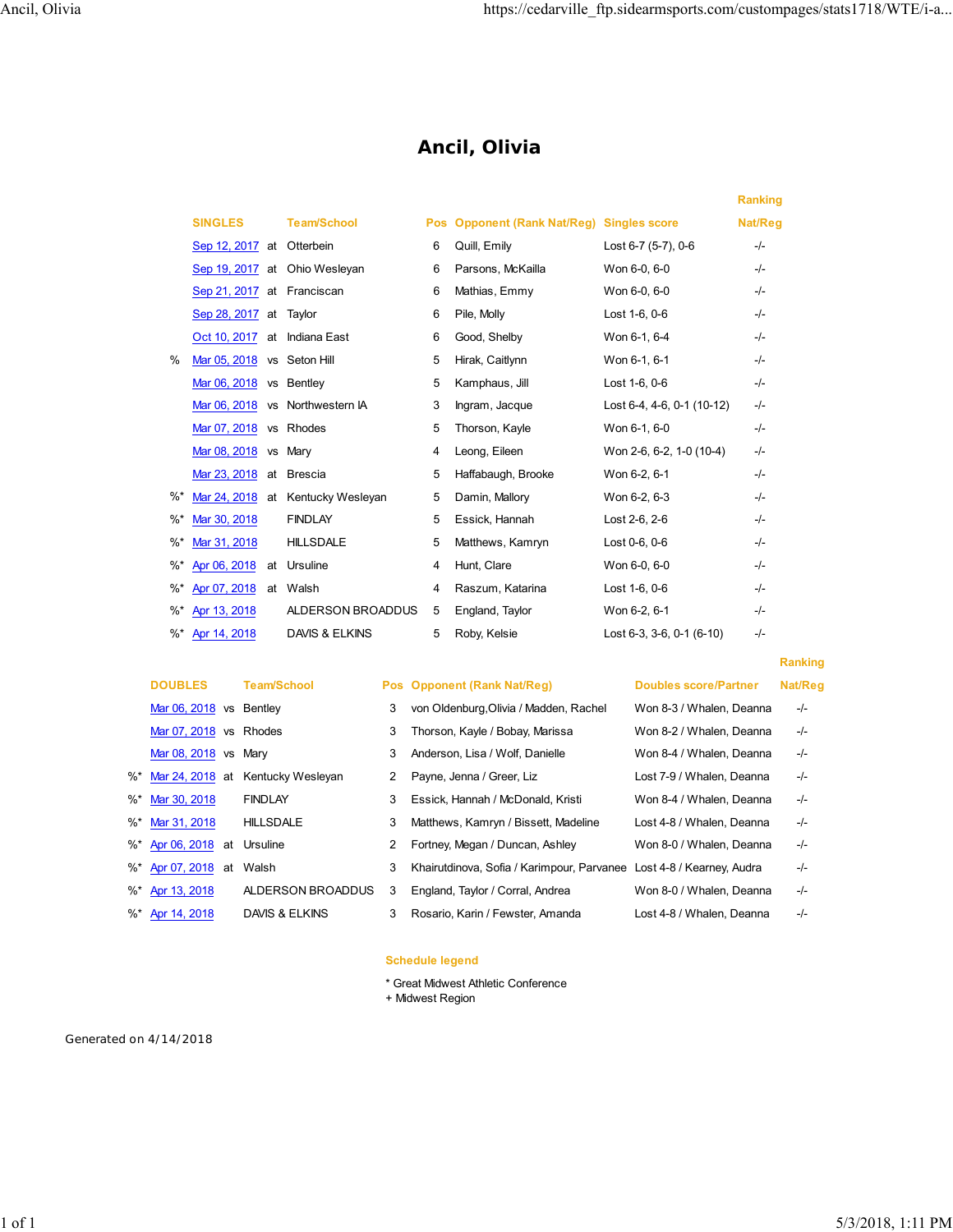# **Aronsohn, Cylie**

|                 |    | <b>SINGLES</b>                       |   | Team/School Pos Opponent (Rank Nat/Reg) Singles score Nat/Reg | <b>Ranking</b>               |                |
|-----------------|----|--------------------------------------|---|---------------------------------------------------------------|------------------------------|----------------|
|                 |    |                                      |   |                                                               |                              | <b>Ranking</b> |
| <b>DOUBLES</b>  |    | <b>Team/School</b>                   |   | Pos Opponent (Rank Nat/Reg)                                   | <b>Doubles score/Partner</b> | Nat/Reg        |
| Sep 12, 2017 at |    | Otterbein                            | 3 | Briones, Marriella / Allen, Sophie Lost 0-8 / Heydt, Kendall  |                              | $-/-$          |
|                 |    | Mar 06, 2018 vs Northwestern IA      | 3 | Foster, Liz / Petrick, Abby                                   | Won 8-2 / Heydt, Kendall     | $-/-$          |
|                 |    | %* Mar 24, 2018 at Kentucky Wesleyan | 3 | Gossett, Amy / Clayton, Liz                                   | Lost 2-8 / Heydt, Kendall    | $-/-$          |
| %* Apr 06, 2018 | at | Ursuline                             | 3 | Odom, Alexa / Hunt, Clare                                     | Won 8-0 / Gallogly, Meghan   | -/-            |

#### **Schedule legend**

\* Great Midwest Athletic Conference

+ Midwest Region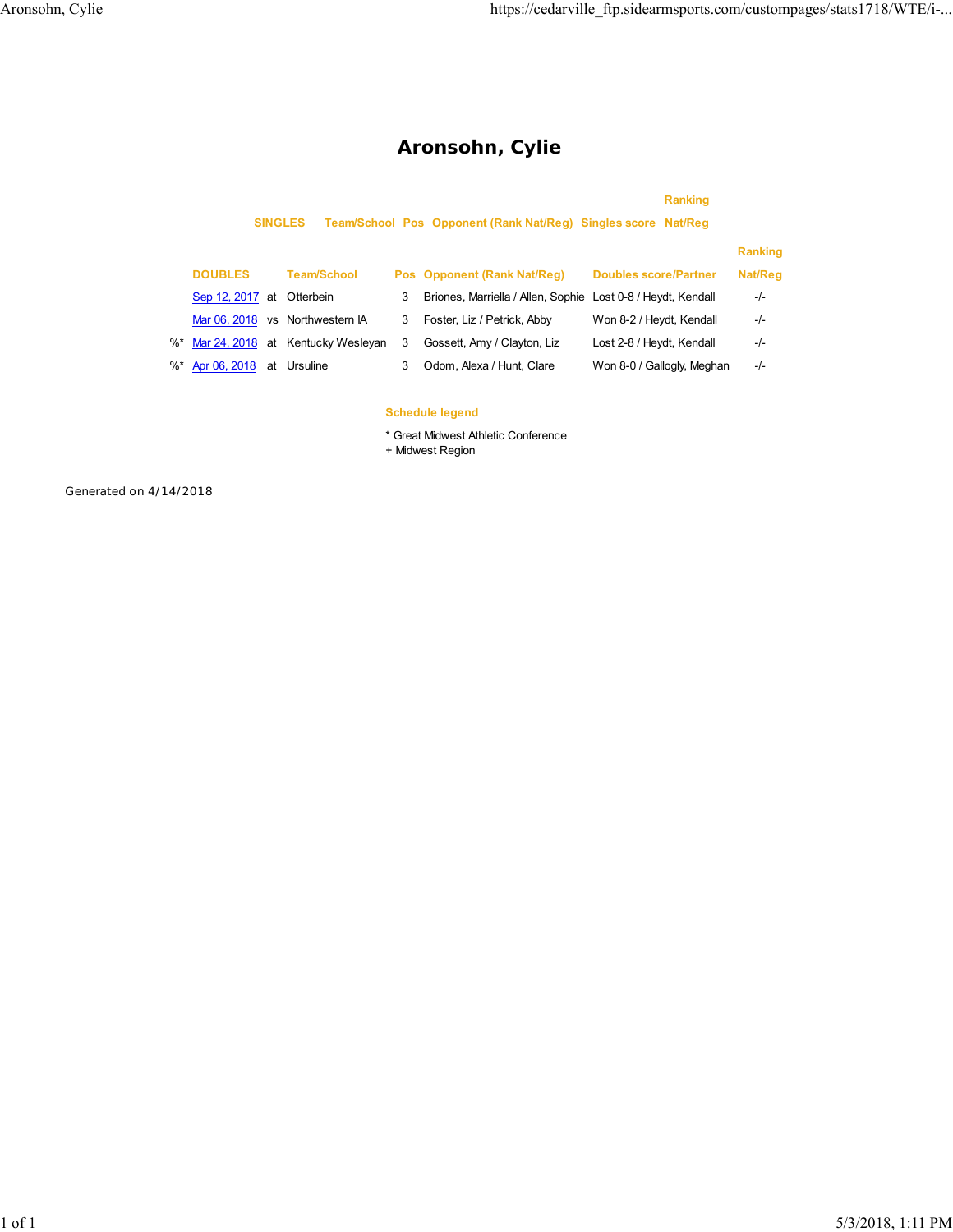## **Bowen, Laura**

|                              | <b>SINGLES</b>                |   | Team/School Pos Opponent (Rank Nat/Reg) Singles score Nat/Reg   | <b>Ranking</b>               |                |
|------------------------------|-------------------------------|---|-----------------------------------------------------------------|------------------------------|----------------|
|                              |                               |   |                                                                 |                              | <b>Ranking</b> |
| <b>DOUBLES</b>               | <b>Team/School</b>            |   | Pos Opponent (Rank Nat/Reg)                                     | <b>Doubles score/Partner</b> | Nat/Reg        |
|                              | Sep 19, 2017 at Ohio Wesleyan | 3 | George, Serena / Sample, Amber Won 9-8 (7-4) / Gallogly, Meghan |                              | $-/-$          |
| Sep 21, 2017 at Franciscan   |                               | 3 | Hammel, Grace / Mathias, Emmy Lost 8-9 (5-7) / Gallogly, Meghan |                              | $-/-$          |
| Oct 10, 2017 at Indiana East |                               | 3 | Ayres, Brianna / Schmidt, Krystal Lost 5-8 / Heydt, Kendall     |                              | $-/-$          |
|                              |                               |   |                                                                 |                              |                |
|                              |                               |   | <b>Schedule legend</b>                                          |                              |                |

\* Great Midwest Athletic Conference

+ Midwest Region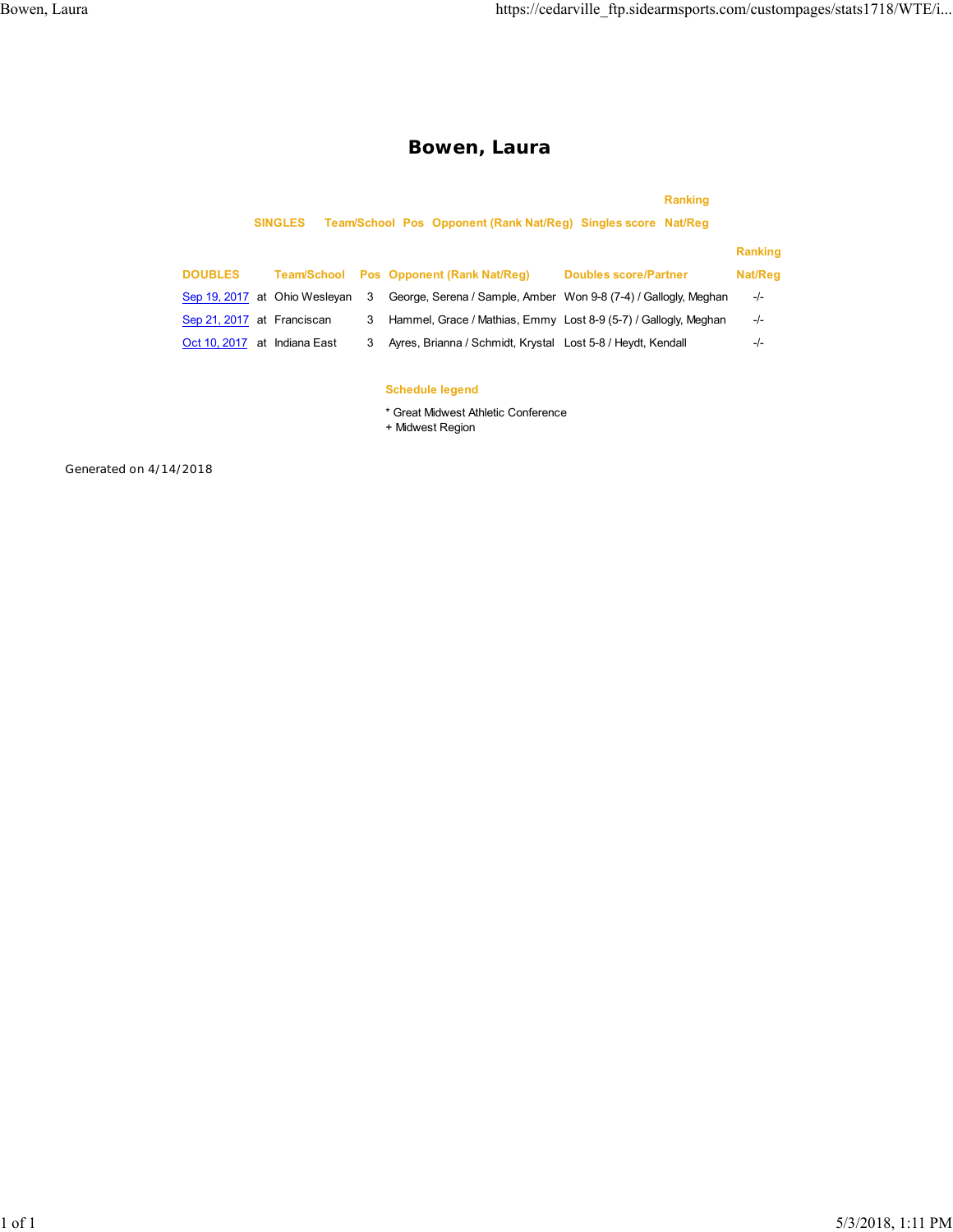**Ranking**

## **English, Janelle**

|        |                            |                    |   |                                           |                    | <b>Ranking</b> |
|--------|----------------------------|--------------------|---|-------------------------------------------|--------------------|----------------|
|        | <b>SINGLES</b>             | <b>Team/School</b> |   | Pos Opponent (Rank Nat/Reg) Singles score |                    | Nat/Reg        |
| $\%$   | Mar 05, 2018 vs Seton Hill |                    | 4 | Walch, Kaitlyn                            | Won 6-1, 6-1       | -/-            |
|        | Mar 06, 2018 vs Bentley    |                    | 4 | Brandow, Katie                            | $Last 4-6, 3-6$    | -/-            |
|        | Mar 07, 2018 vs Rhodes     |                    | 4 | Mullen, Mia                               | Won 6-1, 6-3       | $-/-$          |
|        | Mar 23, 2018 at            | <b>Brescia</b>     | 4 | Harmon, Morgan                            | Won 6-0, 6-2       | -/-            |
| $\%^*$ | Mar 30, 2018               | <b>FINDLAY</b>     | 4 | Hindenlang, Mikaela                       | Won 7-6 (7-4), 6-2 | $-/-$          |
| $\%^*$ | Mar 31, 2018               | <b>HILLSDALE</b>   | 4 | Prost, Corinne                            | Lost 2-6, 1-6      | -/-            |
| %*     | Apr 06, 2018 at            | Ursuline           | 3 | Duncan, Ashley                            | Won 6-0, 6-0       | $-/-$          |
| %*     | Apr 07, 2018 at            | Walsh              | 3 | Drasch, Clara                             | Lost 0-6, 1-6      | -/-            |
| %*     | Apr 13, 2018               | ALDERSON BROADDUS  | 4 | Martin, Nicole                            | Won 6-1, 6-1       | -/-            |
| %*     | Apr 14, 2018               | DAVIS & ELKINS     | 4 | Bolmenas, Ester                           | Lost 5-7, 4-6      | -/-            |

|   | <b>DOUBLES</b>              | <b>Team/School</b>        |   | Pos Opponent (Rank Nat/Reg)                                       | <b>Doubles score/Partner</b>    | Nat/Reg |
|---|-----------------------------|---------------------------|---|-------------------------------------------------------------------|---------------------------------|---------|
| % | Mar 05, 2018 vs Seton Hill  |                           | 2 | Salazar, Ana / Walch, Kaitlyn                                     | Won 8-1 / Thompson, Rosie       | $-/-$   |
|   | Mar 06, 2018 vs Bentley     |                           | 2 | Suchanek, Tiffany / MacLean, Corrie                               | Won 9-8 (9-7) / Thompson, Rosie | $-/-$   |
|   | Mar 07, 2018 vs Rhodes      |                           | 2 | Sculco, Tricia / Mullen, Mia                                      | Won 8-3 / Thompson, Rosie       | $-/-$   |
|   | Mar 08, 2018 vs Mary        |                           | 2 | Bolibruch, Lucia / Lajom, Kelsey                                  | Won 8-6 / Thompson, Rosie       | $-/-$   |
|   | Mar 23, 2018 at Brescia     |                           | 2 | Keeling, Toni / Harmon, Morgan                                    | Won 8-0 / Thompson, Rosie       | $-/-$   |
|   | %* Mar 30, 2018             | <b>FINDLAY</b>            | 2 | McLean, Sheridan / Hindenlang, Mikaela Lost 5-8 / Thompson, Rosie |                                 | $-/-$   |
|   | %* Mar 31, 2018             | <b>HILLSDALE</b>          | 2 | Hyman, Halle / Cimpeanu, Hannah                                   | Lost 2-8 / Thompson, Rosie      | $-/-$   |
|   | %* Apr 06, 2018 at Ursuline |                           |   | Ng, Roslyn / Weber, Elizabeth                                     | Won 8-3 / Thompson, Rosie       | $-/-$   |
|   | %* Apr 07, 2018 at          | Walsh                     |   | Fernandez, Mercedes / Drasch, Clara                               | Lost 1-8 / Hardwick, Halie      | $-/-$   |
|   | %* Apr 13, 2018             | ALDERSON BROADDUS         | 2 | Jefferson, Chelsea / Martin, Nicole                               | Won 8-1 / Thompson, Rosie       | $-/-$   |
|   | %* Apr 14, 2018             | <b>DAVIS &amp; ELKINS</b> | 2 | Bolmenas, Ester / Roby, Kelsie                                    | Lost 3-8 / Thompson, Rosie      | $-I -$  |
|   |                             |                           |   |                                                                   |                                 |         |

#### **Schedule legend**

- \* Great Midwest Athletic Conference
- + Midwest Region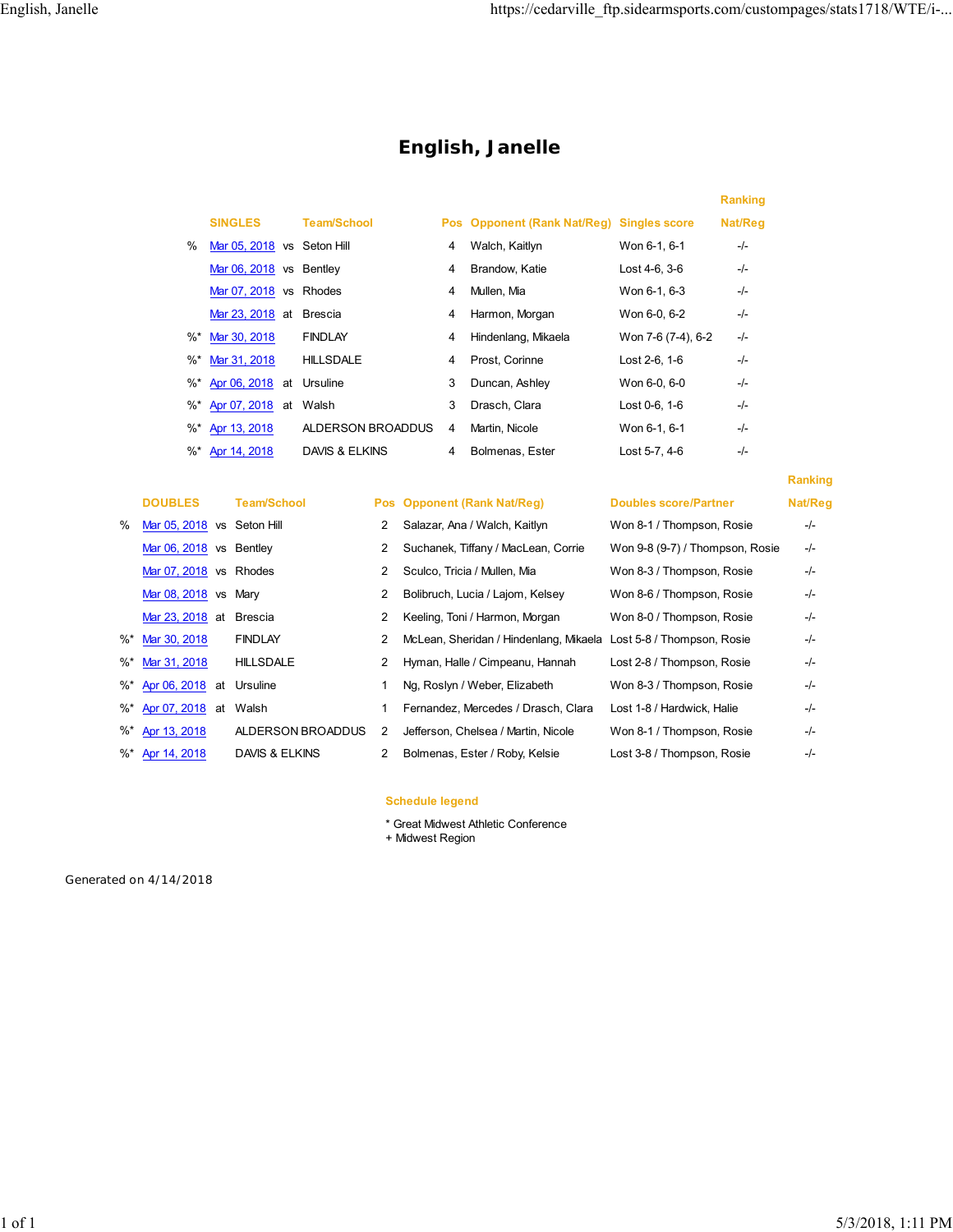**Ranking**

## **English, Liana**

|               |                              |                                   |              |                                           |                          | <b>Ranking</b> |  |
|---------------|------------------------------|-----------------------------------|--------------|-------------------------------------------|--------------------------|----------------|--|
|               | <b>SINGLES</b>               | <b>Team/School</b>                |              | Pos Opponent (Rank Nat/Reg) Singles score |                          | Nat/Reg        |  |
|               | Sep 12, 2017 at Otterbein    |                                   | 1            | Bergman, Sydney                           | Won 6-2, 6-3             | $-/-$          |  |
|               |                              | Sep 19, 2017 at Ohio Wesleyan     | 1            | Butterworth, Brooke                       | Won 4-6, 6-2, 1-0 (10-5) | $-/-$          |  |
|               | Sep 21, 2017 at Franciscan   |                                   | 1            | Conrad, Madelyn                           | Won 6-2, 6-2             | $-I$           |  |
|               | Sep 28, 2017 at Taylor       |                                   | 1            | Fletchall, Molly                          | Lost 3-6, 6-1, 3-6       | $-I$           |  |
|               | Sep 30, 2017                 | <b>BLUEFIELD</b>                  | 1            | Mendoza, Gema                             | Lost 1-6, 1-6            | $-I$           |  |
|               | Oct 10, 2017 at Indiana East |                                   | 1            | Jackson, Morgan                           | Won 6-4, 6-0             | $-I -$         |  |
| $\frac{0}{0}$ | Mar 05, 2018 vs Seton Hill   |                                   | 1            | Bailey, Jenna                             | Lost 2-6, 3-6            | $-I$           |  |
|               | Mar 06, 2018 vs Bentley      |                                   | 1            | Hui, Rachel                               | Lost 2-6, 0-6            | $-I$           |  |
|               | Mar 07, 2018 vs Rhodes       |                                   | 1            | Safarian, Dasha                           | Lost 1-6, 1-6            | $-I$           |  |
|               | Mar 08, 2018 vs Mary         |                                   | 1            | Dembo, Tasha                              | Won 5-7, 6-1, 1-0 (10-3) | $-/-$          |  |
|               | Mar 23, 2018 at Brescia      |                                   | 1            | Price, Divinity                           | Won 6-1, 6-0             | $-I$           |  |
| %*            |                              | Mar 24, 2018 at Kentucky Wesleyan | 1            | Gossett, Amy                              | Won 6-0, 6-0             | $-I$           |  |
| %*            | Mar 30, 2018                 | <b>FINDLAY</b>                    | 1            | Sweet, Samantha                           | Lost 2-6, 6-4, 6-7 (5-7) | $-/-$          |  |
| %*            | Mar 31, 2018                 | <b>HILLSDALE</b>                  | 1            | Hyman, Halle                              | Lost 3-6, 1-6            | $-I$           |  |
| %*            | Apr 13, 2018                 | ALDERSON BROADDUS                 | $\mathbf{1}$ | John, Rhea                                | Lost 4-6, 2-6            | $-/-$          |  |
|               | %* Apr 14, 2018              | <b>DAVIS &amp; ELKINS</b>         | 1            | Fermosel, Laura                           | Won 6-1, 6-2             | $-/-$          |  |
|               |                              |                                   |              |                                           |                          |                |  |

|          | <b>DOUBLES</b>            |    | <b>Team/School</b> |    | Pos Opponent (Rank Nat/Reg)              | <b>Doubles score/Partner</b> | Nat/Reg |
|----------|---------------------------|----|--------------------|----|------------------------------------------|------------------------------|---------|
|          | Sep 12, 2017 at Otterbein |    |                    |    | Bergman, Sydney / Sutter, Makayla        | Lost 1-8 / Thompson, Rosie   | $-/-$   |
|          | Sep 19, 2017 at           |    | Ohio Wesleyan      | 1  | Butterworth, Brooke / D'Alewyn, Adrienne | Won 8-0 / Hardwick, Halie    | -/-     |
|          | Sep 21, 2017              | at | Franciscan         | 1. | Conrad, Madelyn / Binette, Maria         | Won 8-3 / Hardwick, Halie    | $-/-$   |
|          | Sep 28, 2017              | at | Taylor             | 1  | Fletchall, Molly / Schultz, Mikayla      | Lost 2-8 / Hardwick, Halie   | -/-     |
|          | Sep 30, 2017              |    | <b>BLUEFIELD</b>   | 1  | Sanchez, Paloma / Orozco, Arianna        | Lost 1-8 / Hardwick, Halie   | -/-     |
|          | Oct 10, 2017              | at | Indiana East       | 1  | Jackson, Morgan / Venezia, Kaylin        | Lost 4-8 / Hardwick, Halie   | -/-     |
| $\%$     | Mar 05, 2018              |    | vs Seton Hill      |    | Bailey, Jenna / Beer, Cameron            | Lost 4-8 / Hardwick, Halie   | $-/-$   |
|          | Mar 06, 2018              |    | vs Bentlev         | 1  | Hui, Rachel / Welty, Evann               | Lost 5-8 / Hardwick. Halie   | $-/-$   |
|          | Mar 06, 2018              |    | vs Northwestern IA |    | Holscher, Zoe / Ingram, Jacque           | Won 8-2 / Hardwick, Halie    | $-/-$   |
|          | Mar 07, 2018              |    | vs Rhodes          |    | Safarian, Dasha / Doherty, Caroline      | Lost 0-8 / Hardwick, Halie   | -/-     |
|          | Mar 08, 2018              |    | vs Mary            |    | Leong, Eileen / Dembo, Tasha             | Lost 2-8 / Hardwick, Halie   | -/-     |
|          | Mar 23, 2018              | at | <b>Brescia</b>     | 1  | Price, Divinity / Wiriyachon, Naruemon   | Won 8-5 / Hardwick, Halie    | -/-     |
| $\%^*$   | Mar 24, 2018              | at | Kentucky Wesleyan  |    | Sampson, Eva / Damin, Mallory            | Won 8-0 / Hardwick, Halie    | -/-     |
| $\%^*$   | Mar 30, 2018              |    | <b>FINDLAY</b>     |    | Sweet, Samantha / Kirov, Eliza           | Lost 1-8 / Hardwick, Halie   | -/-     |
| %*       | Mar 31, 2018              |    | <b>HILLSDALE</b>   | 1  | Bell, Katie / Prost, Corinne             | Lost 0-8 / Hardwick, Halie   | -/-     |
| $\%^*$   | Apr 13, 2018              |    | ALDERSON BROADDUS  |    | John, Rhea / Sever, Eva                  | Won 8-4 / Hardwick, Halie    | -/-     |
| $\%^{*}$ | Apr 14, 2018              |    | DAVIS & ELKINS     | 1  | Fermosel, Laura / Simon, Elise           | Lost 2-8 / Hardwick, Halie   | -/-     |

#### **Schedule legend**

\* Great Midwest Athletic Conference

+ Midwest Region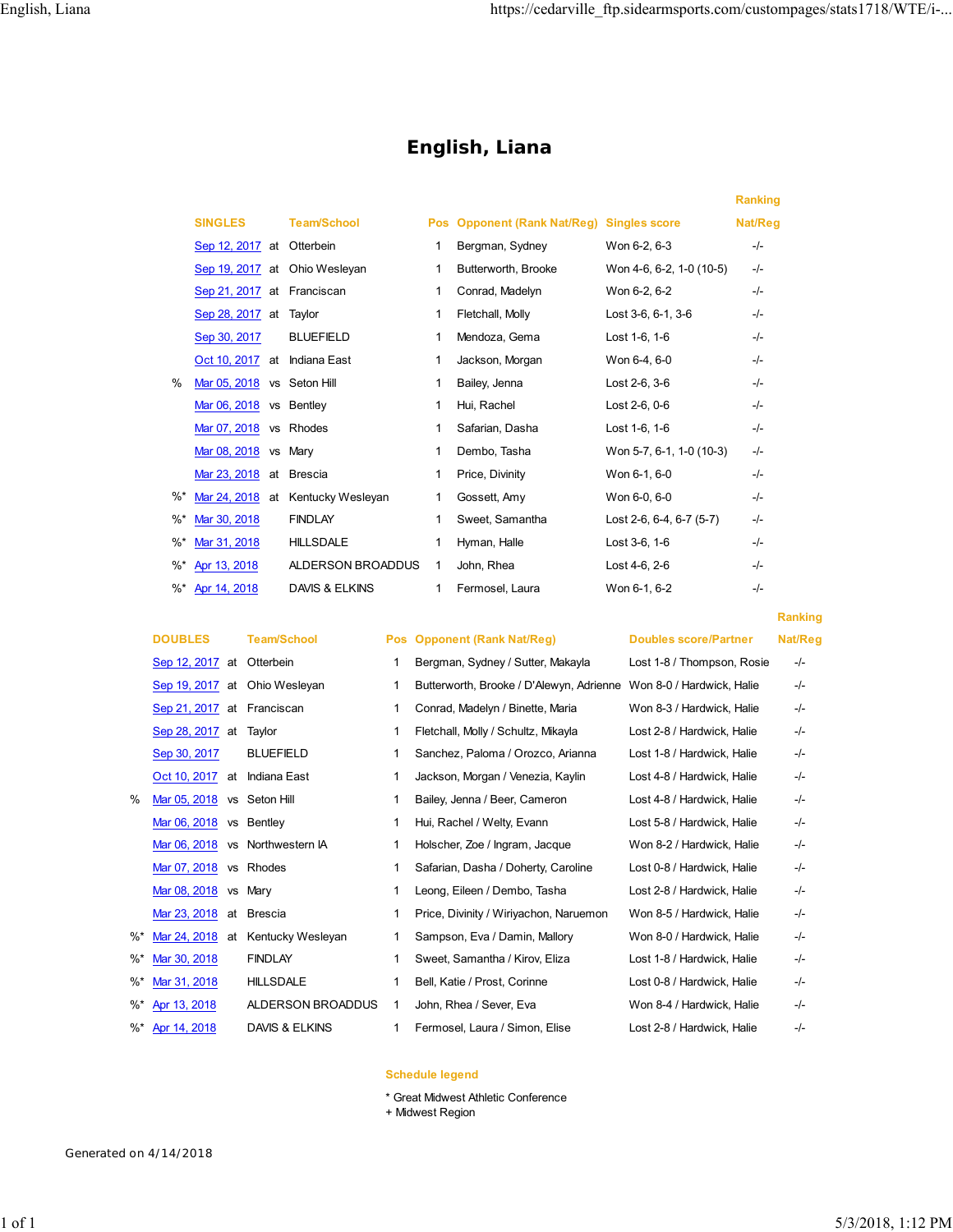## **Fischer, Kelly**

|                        |                                         |                                                               |                              | <b>Ranking</b> |                |
|------------------------|-----------------------------------------|---------------------------------------------------------------|------------------------------|----------------|----------------|
| <b>SINGLES</b>         | <b>Team/School</b>                      | Pos Opponent (Rank Nat/Reg) Singles score Nat/Reg             |                              |                |                |
|                        | Mar 06, 2018 vs Northwestern IA 6       | Petrick, Abby                                                 | Won 6-0, 6-0                 | $-/-$          |                |
|                        |                                         |                                                               |                              |                | <b>Ranking</b> |
| <b>DOUBLES</b>         | Team/School Pos Opponent (Rank Nat/Reg) |                                                               | <b>Doubles score/Partner</b> |                | Nat/Reg        |
| Sep 28, 2017 at Taylor | 3                                       | Zeilstra, Annika / Hoffman, Corinne Lost 0-8 / Kearney, Audra |                              |                | $-I -$         |
|                        |                                         |                                                               |                              |                |                |
|                        | <b>Schedule legend</b>                  |                                                               |                              |                |                |
|                        | + Midwest Region                        | * Great Midwest Athletic Conference                           |                              |                |                |
|                        |                                         |                                                               |                              |                |                |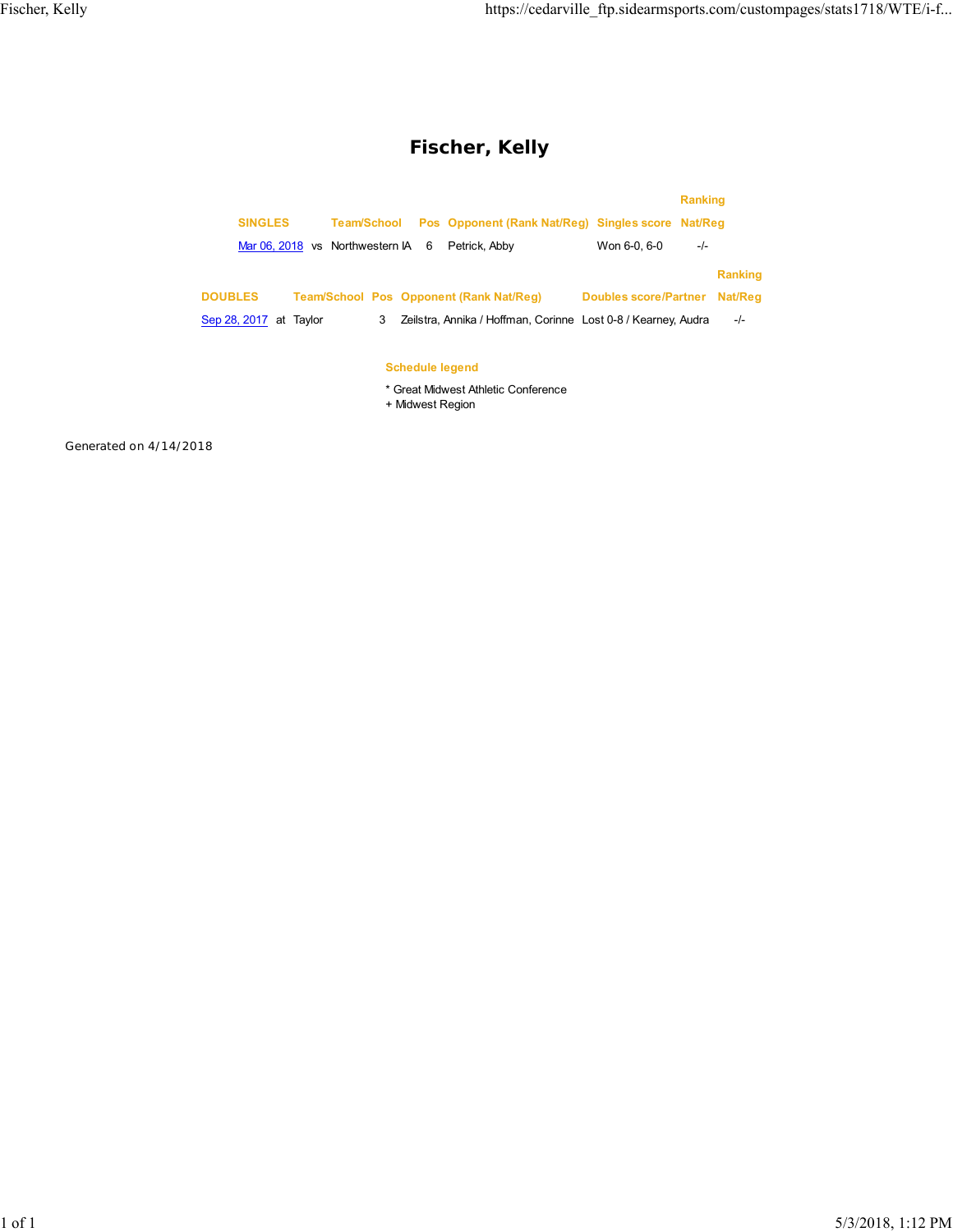## **Gallogly, Meghan**

|    |                               |                                 |   |                                                             | <b>Ranking</b>               |                |
|----|-------------------------------|---------------------------------|---|-------------------------------------------------------------|------------------------------|----------------|
|    | <b>SINGLES</b>                | <b>Team/School</b>              |   | Pos Opponent (Rank Nat/Reg) Singles score Nat/Reg           |                              |                |
|    |                               | Mar 06, 2018 vs Northwestern IA |   | 5<br>Foster, Liz                                            | Won 6-2, 6-0<br>$-/-$        |                |
|    |                               |                                 |   |                                                             |                              | <b>Ranking</b> |
|    | <b>DOUBLES</b>                | <b>Team/School</b>              |   | <b>Pos</b> Opponent (Rank Nat/Reg)                          | <b>Doubles score/Partner</b> | Nat/Reg        |
|    | Sep 19, 2017 at Ohio Wesleyan |                                 | 3 | George, Serena / Sample, Amber Won 9-8 (7-4) / Bowen, Laura |                              | $-/-$          |
|    | Sep 21, 2017 at Franciscan    |                                 | 3 | Hammel, Grace / Mathias, Emmy Lost 8-9 (5-7) / Bowen, Laura |                              | -/-            |
| %* | Apr 06, 2018                  | at Ursuline                     | 3 | Odom, Alexa / Hunt, Clare                                   | Won 8-0 / Aronsohn, Cylie    | -/-            |
|    |                               |                                 |   |                                                             |                              |                |

#### **Schedule legend**

\* Great Midwest Athletic Conference

+ Midwest Region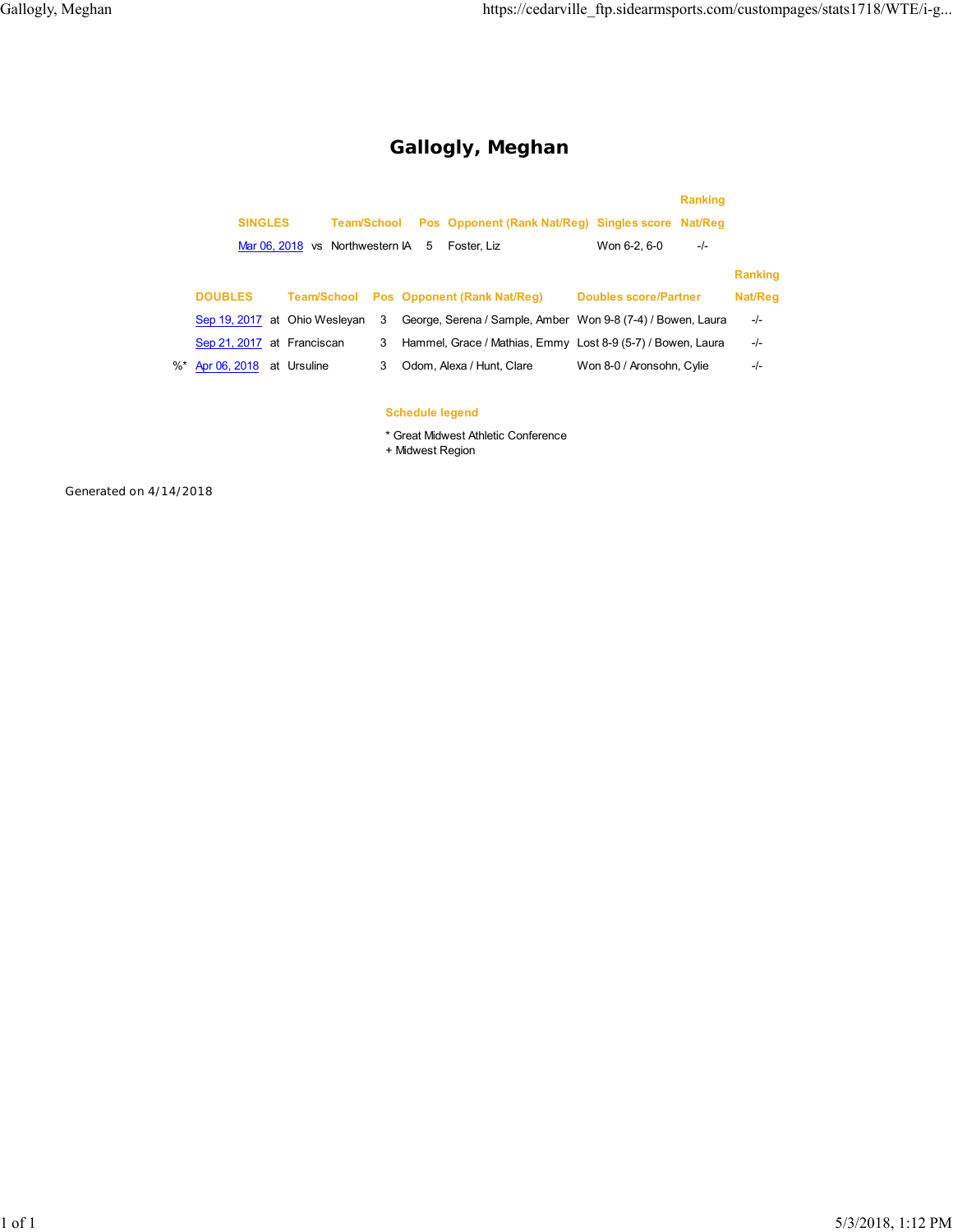## **Hardwick, Halie**

|        |                            |    |                    |            |                                              |                             | <b>Ranking</b> |
|--------|----------------------------|----|--------------------|------------|----------------------------------------------|-----------------------------|----------------|
|        | <b>SINGLES</b>             |    | <b>Team/School</b> | <b>Pos</b> | <b>Opponent (Rank Nat/Reg) Singles score</b> |                             | Nat/Reg        |
|        | Sep 12, 2017 at Otterbein  |    |                    | 3          | Allen, Sophie                                | Lost 2-6, 3-6               | $-I$           |
|        | Sep 19, 2017 at            |    | Ohio Wesleyan      | 3          | Simmons, Sydney                              | Won 6-3, 6-2                | $-I$           |
|        | Sep 21, 2017 at Franciscan |    |                    | 3          | Hammel, Grace                                | Won 6-1, 6-0                | $-/-$          |
|        | Sep 28, 2017 at            |    | Taylor             | 3          | Grose, Taelor                                | Lost 6-7 (1-7), 1-6         | $-/-$          |
|        | Sep 30, 2017               |    | <b>BLUEFIELD</b>   | 3          | Orozco, Arianna                              | Lost 2-6, 2-6               | $-/-$          |
|        | Oct 10, 2017 at            |    | Indiana East       | 3          | Hubbard, Brooklyn                            | Lost 5-7, 5-7               | $-I -$         |
| $\%$   | Mar 05, 2018               |    | vs Seton Hill      | 3          | Salazar, Ana                                 | Lost 2-6, 1-6               | $-/-$          |
|        | Mar 06, 2018               |    | vs Northwestern IA | 2          | McGinnis, Kendra                             | Lost 2-6, 5-7               | $-/-$          |
|        | Mar 07, 2018               |    | vs Rhodes          | 3          | Sculco, Tricia                               | Lost 2-6, 3-6               | $-/-$          |
|        | Mar 08, 2018               |    | vs Mary            | 3          | Lajom, Kelsey                                | Lost 3-6, 6-4, 0-1 (7-10)   | $-/-$          |
|        | Mar 23, 2018               |    | at Brescia         | 3          | Keeling, Toni                                | Won 6-3, 6-2                | -/-            |
| %      | Mar 24, 2018 at            |    | Kentucky Wesleyan  | 3          | Payne, Jenna                                 | - 6-3, 1-6, 1-2, unfinished | -/-            |
| $\%^*$ | Mar 30, 2018               |    | <b>FINDLAY</b>     | 3          | Kirov, Eliza                                 | Lost 0-6, 0-6               | $-/-$          |
| $\%^*$ | Mar 31, 2018               |    | <b>HILLSDALE</b>   | 3          | Bell, Katie                                  | Lost 0-6, 2-6               | $-I$           |
| $\%^*$ | Apr 06, 2018               | at | Ursuline           | 2          | Weber, Elizabeth                             | Won 6-0, 6-0                | $-/-$          |
| $\%^*$ | Apr 07, 2018               |    | at Walsh           | 2          | Kacalova, Maria                              | Lost 2-6, 1-6               | $-/-$          |
| $\%^*$ | Apr 13, 2018               |    | ALDERSON BROADDUS  | 3          | Jefferson, Chelsea                           | Won 6-3, 6-3                | $-/-$          |
| $\%^*$ | Apr 14, 2018               |    | DAVIS & ELKINS     | 3          | Vargas, Laura                                | Lost 1-6, 3-6               | -/-            |
|        |                            |    |                    |            |                                              |                             |                |

#### **DOUBLES Team/School Pos Opponent (Rank Nat/Reg) Doubles score/Partner Nat/Reg** Sep 12, 2017 at Otterbein

| $\sigma$ <sub>c</sub> $\mu$ iz, zv $\mu$ at Olleibelli |                                 |
|--------------------------------------------------------|---------------------------------|
|                                                        | Sep 19, 2017 at Ohio Wesleyan   |
| Sep 21, 2017 at Franciscan                             |                                 |
| Sep 28, 2017 at Taylor                                 |                                 |
| Sep 30, 2017 BLUEFIELD                                 |                                 |
| Oct 10, 2017 at Indiana East                           |                                 |
| Mar 05, 2018 vs Seton Hill                             |                                 |
| Mar 06, 2018 vs Bentley                                |                                 |
|                                                        | Mar 06, 2018 vs Northwestern IA |
| Mar 07, 2018 vs Rhodes                                 |                                 |
| Mar 08, 2018 vs Mary                                   |                                 |

#### **Ranking**

|        | Sep 12, 2017               | at        | Otterbein          | 2 | Navas-Davis, Sophia / Quill, Emily                                | Lost 0-8 / Whalen, Deanna   | $-/-$ |
|--------|----------------------------|-----------|--------------------|---|-------------------------------------------------------------------|-----------------------------|-------|
|        | Sep 19, 2017 at            |           | Ohio Wesleyan      | 1 | Butterworth, Brooke / D'Alewyn, Adrienne Won 8-0 / English, Liana |                             | $-/-$ |
|        | Sep 21, 2017 at Franciscan |           |                    | 1 | Conrad, Madelyn / Binette, Maria                                  | Won 8-3 / English, Liana    | $-/-$ |
|        | Sep 28, 2017 at Taylor     |           |                    | 1 | Fletchall, Molly / Schultz, Mikayla                               | Lost 2-8 / English, Liana   | $-/-$ |
|        | Sep 30, 2017               |           | <b>BLUEFIELD</b>   | 1 | Sanchez, Paloma / Orozco, Arianna                                 | Lost 1-8 / English, Liana   | $-/-$ |
|        | Oct 10, 2017               |           | at Indiana East    | 1 | Jackson, Morgan / Venezia, Kaylin                                 | Lost 4-8 / English, Liana   | $-/-$ |
| %      | Mar 05, 2018               |           | vs Seton Hill      | 1 | Bailey, Jenna / Beer, Cameron                                     | Lost 4-8 / English, Liana   | $-/-$ |
|        | Mar 06, 2018               |           | vs Bentley         | 1 | Hui, Rachel / Welty, Evann                                        | Lost 5-8 / English, Liana   | -/-   |
|        | Mar 06, 2018               |           | vs Northwestern IA | 1 | Holscher, Zoe / Ingram, Jacque                                    | Won 8-2 / English, Liana    | $-/-$ |
|        | Mar 07, 2018               |           | vs Rhodes          |   | Safarian, Dasha / Doherty, Caroline                               | Lost 0-8 / English, Liana   | $-/-$ |
|        | Mar 08, 2018               | <b>VS</b> | Mary               | 1 | Leong, Eileen / Dembo, Tasha                                      | Lost 2-8 / English, Liana   | -/-   |
|        | Mar 23, 2018               | at        | Brescia            | 1 | Price, Divinity / Wiriyachon, Naruemon                            | Won 8-5 / English, Liana    | $-/-$ |
| $\%^*$ | Mar 24, 2018               | at        | Kentucky Wesleyan  | 1 | Sampson, Eva / Damin, Mallory                                     | Won 8-0 / English, Liana    | -/-   |
| $\%^*$ | Mar 30, 2018               |           | <b>FINDLAY</b>     | 1 | Sweet, Samantha / Kirov, Eliza                                    | Lost 1-8 / English, Liana   | -/-   |
| $\%^*$ | Mar 31, 2018               |           | <b>HILLSDALE</b>   | 1 | Bell, Katie / Prost, Corinne                                      | Lost 0-8 / English, Liana   | -/-   |
| $\%^*$ | Apr 07, 2018               | at        | Walsh              | 1 | Fernandez, Mercedes / Drasch, Clara                               | Lost 1-8 / English, Janelle | $-/-$ |
| %*     | Apr 13, 2018               |           | ALDERSON BROADDUS  | 1 | John, Rhea / Sever, Eva                                           | Won 8-4 / English, Liana    | -/-   |
|        | %* Apr 14, 2018            |           | DAVIS & ELKINS     | 1 | Fermosel, Laura / Simon, Elise                                    | Lost 2-8 / English, Liana   | -/-   |

#### **Schedule legend**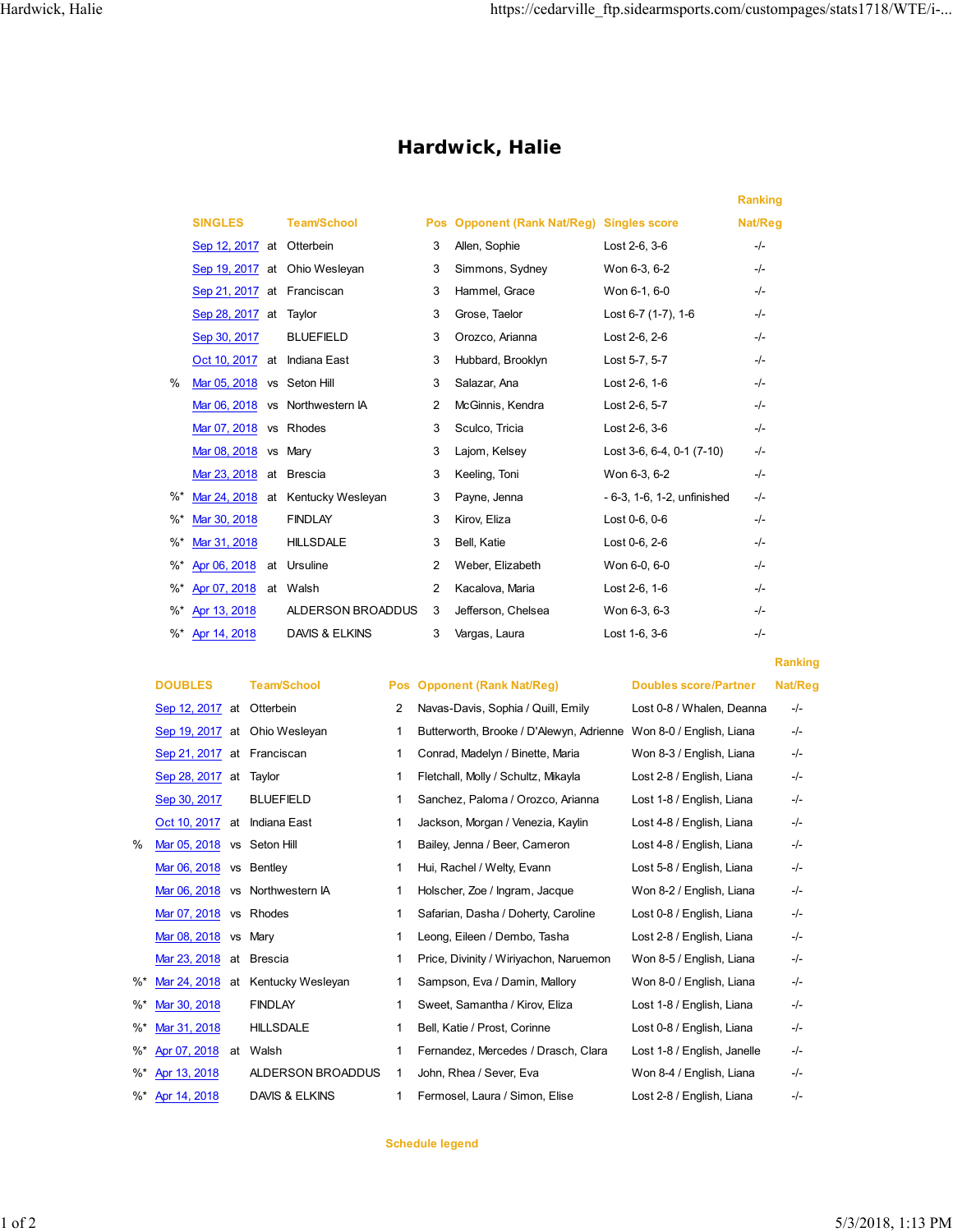- \* Great Midwest Athletic Conference
- + Midwest Region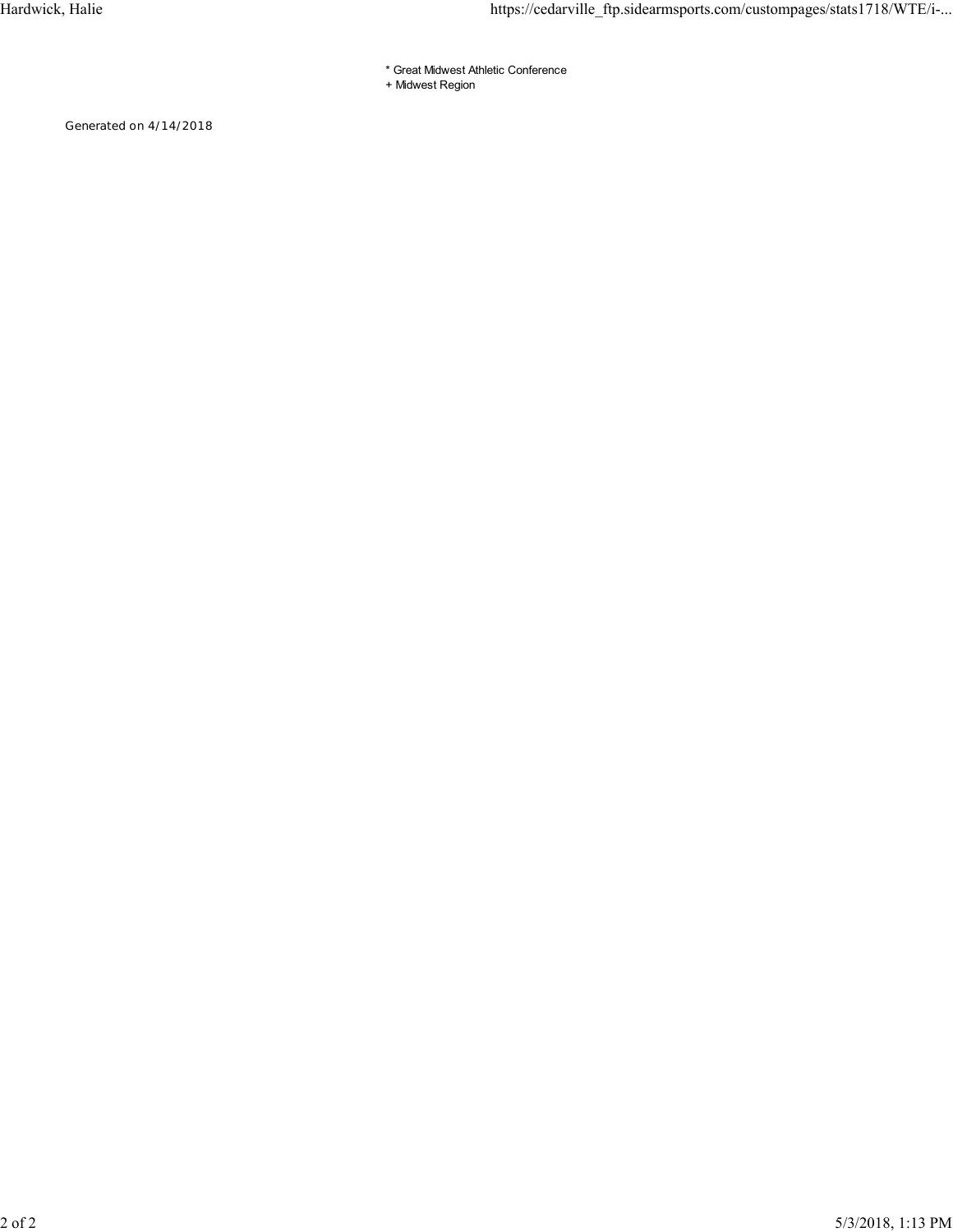## **Heydt, Kendall**

## **Ranking SINGLES Team/School Pos Opponent (Rank Nat/Reg) Singles score Nat/Reg Ranking DOUBLES Team/School Pos Opponent (Rank Nat/Reg) Doubles score/Partner Nat/Reg** Sep 12, 2017 at Otterbein 3 Briones, Marriella / Allen, Sophie Lost 0-8 / Aronsohn, Cylie -/- Oct 10, 2017 at Indiana East 3 Ayres, Brianna / Schmidt, Krystal Lost 5-8 / Bowen, Laura -/-Mar 06, 2018 vs Northwestern IA 3 Foster, Liz / Petrick, Abby Won 8-2 / Aronsohn, Cylie -/-%\* Mar 24, 2018 at Kentucky Wesleyan 3 Gossett, Amy / Clayton, Liz Lost 2-8 / Aronsohn, Cylie -/-

#### **Schedule legend**

\* Great Midwest Athletic Conference

+ Midwest Region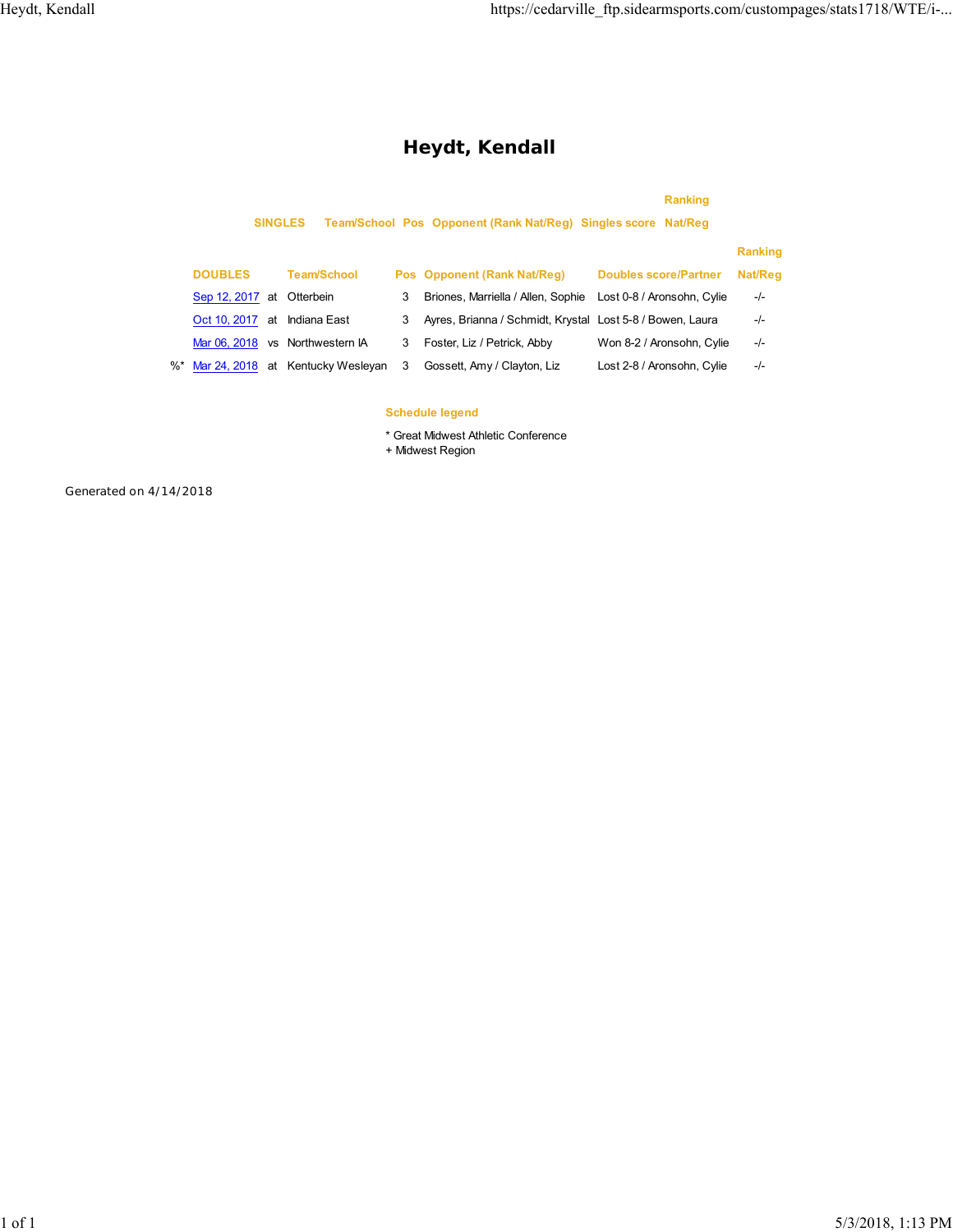## **Kearney, Audra**

|    |                            |                                   |   |                                           |                                   | <b>Ranking</b> |
|----|----------------------------|-----------------------------------|---|-------------------------------------------|-----------------------------------|----------------|
|    | <b>SINGLES</b>             | <b>Team/School</b>                |   | Pos Opponent (Rank Nat/Reg) Singles score |                                   | Nat/Reg        |
|    | Sep 12, 2017 at Otterbein  |                                   | 4 | Briones, Marriella                        | Won 6-3, 1-6, 1-0 (10-4)          | $-/-$          |
|    |                            | Sep 19, 2017 at Ohio Wesleyan     | 4 | Cummings, Keisha                          | Won 6-1, 6-1                      | $-I$           |
|    | Sep 21, 2017 at Franciscan |                                   | 4 | Razook, Julia                             | Won 7-5, 6-1                      | $-I -$         |
|    | Sep 28, 2017 at Taylor     |                                   | 4 | Schultz, Mikayla                          | Lost 1-6, 1-6                     | -/-            |
|    | Sep 30, 2017               | <b>BLUEFIELD</b>                  | 4 | Roach, Mykenzie                           | Lost 4-6, 4-6                     | $-I -$         |
|    | Oct 10, 2017 at            | Indiana East                      | 4 | Ayres, Brianna                            | - 7-6 (7-3), 2-6, 2-0, unfinished | -/-            |
|    | Mar 06, 2018 vs Bentley    |                                   | 6 | Petruzziello, Alexia                      | Lost 0-6, 6-1, 6-7 $(2-7)$        | $-/-$          |
|    |                            | Mar 06, 2018 vs Northwestern IA   | 4 | Van Drie, Emma                            | Won 6-1, 6-0                      | $-/-$          |
|    | Mar 07, 2018 vs Rhodes     |                                   | 6 | Merriman, Grace                           | Won 6-0, 6-0                      | $-I -$         |
|    | Mar 08, 2018               | vs Mary                           | 5 | Bremar, Cristina                          | Won 6-3, 6-1                      | $-/-$          |
| %* |                            | Mar 24, 2018 at Kentucky Wesleyan | 4 | Clayton, Liz                              | Won 0-6, 6-0, 6-3                 | $-I -$         |
| %* | Mar 30, 2018               | <b>FINDLAY</b>                    | 6 | McDonald, Kristi                          | Won 6-0, 6-0                      | $-I -$         |
| %* | Mar 31, 2018               | <b>HILLSDALE</b>                  | 6 | Bissett, Madeline                         | Lost 0-6, 0-6                     | $-I -$         |
| %* | Apr 06, 2018               | at Ursuline                       | 5 | Fortney, Megan                            | Won 6-1, 6-0                      | $-/-$          |
| %* | Apr 07, 2018               | at Walsh                          | 5 | Khairutdinova, Sofia                      | Lost 0-6, 0-6                     | $-I -$         |
| %* | Apr 13, 2018               | ALDERSON BROADDUS                 | 6 | Corral, Andrea                            | Won 6-0, 6-0                      | $-I -$         |
|    |                            |                                   |   |                                           |                                   | <b>Ranking</b> |
|    |                            |                                   |   |                                           |                                   |                |

| <b>DOUBLES</b>           |  | Team/School Pos Opponent (Rank Nat/Reg) | Doubles score/Partner Nat/Reg                                         |                           |       |
|--------------------------|--|-----------------------------------------|-----------------------------------------------------------------------|---------------------------|-------|
| Sep 28, 2017 at Taylor   |  |                                         | 3 Zeilstra. Annika / Hoffman. Corinne                                 | Lost 0-8 / Fischer, Kelly | $-/-$ |
| %* Apr 07, 2018 at Walsh |  |                                         | 3 Khairutdinova, Sofia / Karimpour, Parvanee Lost 4-8 / Ancil, Olivia |                           | $-l-$ |

#### **Schedule legend**

- \* Great Midwest Athletic Conference
- + Midwest Region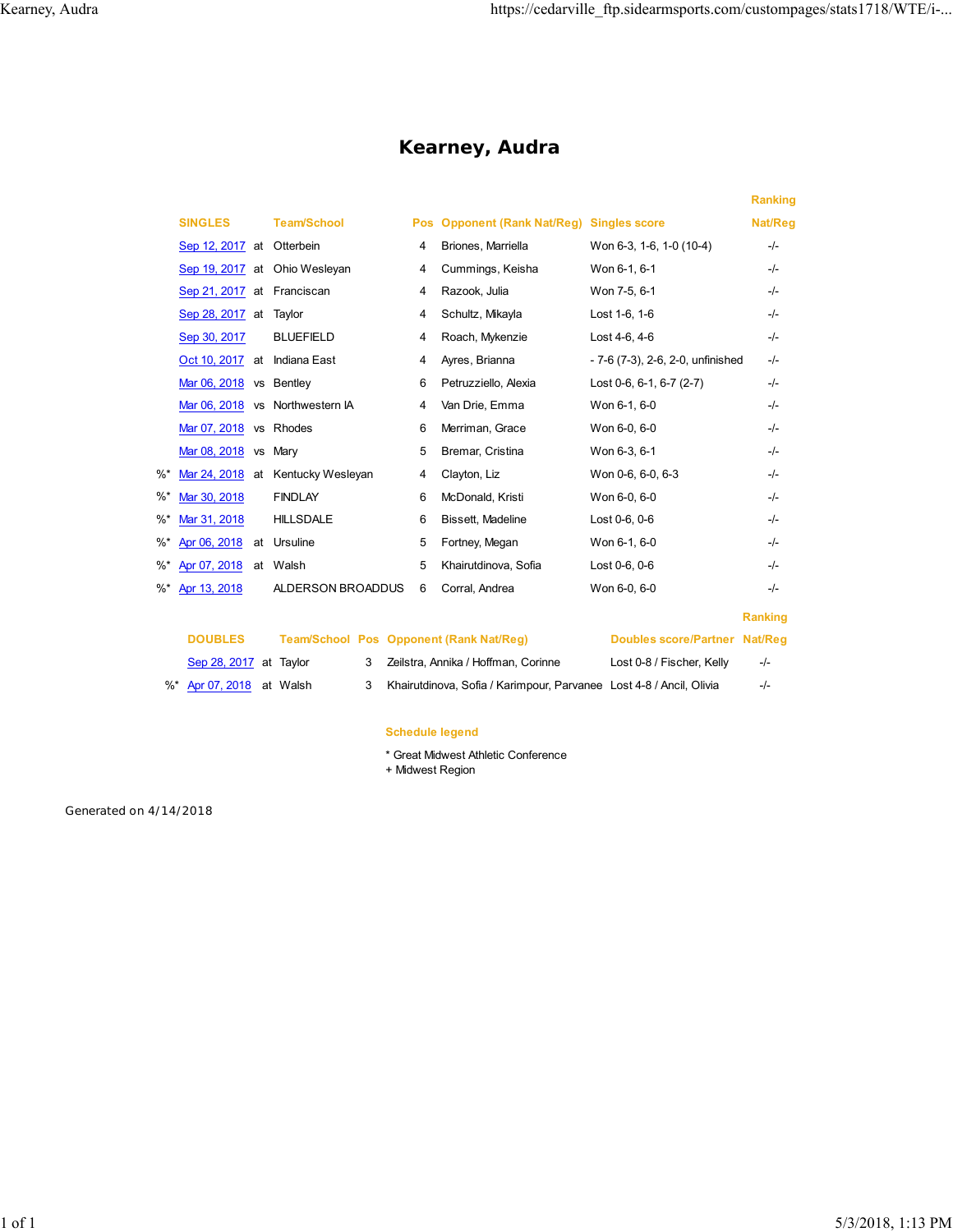## **Thompson, Rosie**

|               |                              |    |                                 |                |                                              |                          | <b>Ranking</b> |
|---------------|------------------------------|----|---------------------------------|----------------|----------------------------------------------|--------------------------|----------------|
|               | <b>SINGLES</b>               |    | <b>Team/School</b>              | <b>Pos</b>     | <b>Opponent (Rank Nat/Reg) Singles score</b> |                          | Nat/Reg        |
|               | Sep 12, 2017 at Otterbein    |    |                                 | 2              | Sutter, Makayla                              | - 7-5, 4-5, unfinished   | $-I$           |
|               |                              |    | Sep 19, 2017 at Ohio Wesleyan   | 2              | Person, Diamond                              | Won 6-3, 6-4             | $-/-$          |
|               | Sep 21, 2017 at Franciscan   |    |                                 | $\overline{2}$ | Binette, Maria                               | Won 6-2, 7-5             | $-I$           |
|               | Sep 28, 2017 at              |    | Taylor                          | $\overline{2}$ | Kling, Alexa                                 | Lost 0-6, 3-6            | $-I$           |
|               | Sep 30, 2017                 |    | <b>BLUEFIELD</b>                | $\overline{2}$ | Sanchez, Paloma                              | Lost 0-6, 1-6            | $-/-$          |
|               | Oct 10, 2017 at Indiana East |    |                                 | $\overline{2}$ | Venezia, Kaylin                              | Won 6-0, 6-3             | $-I$           |
| $\frac{0}{0}$ | Mar 05, 2018 vs Seton Hill   |    |                                 | 2              | Beer, Cameron                                | Lost 1-6, 5-7            | $-I$           |
|               | Mar 06, 2018 vs Bentley      |    |                                 | $\overline{2}$ | Welty, Evann                                 | Lost 1-6, 0-6            | $-I$           |
|               |                              |    | Mar 06, 2018 vs Northwestern IA | 1              | Holscher, Zoe                                | Won 6-1, 6-4             | $-/-$          |
|               | Mar 07, 2018 vs Rhodes       |    |                                 | 2              | Doherty, Caroline                            | Lost 1-6, 0-6            | $-I$           |
|               | Mar 08, 2018                 |    | vs Marv                         | $\overline{2}$ | Bolibruch, Lucia                             | Won 1-6, 6-3, 1-0 (10-7) | $-/-$          |
|               | Mar 23, 2018                 |    | at Brescia                      | 2              | Wiriyachon, Naruemon                         | Won 6-0, 6-1             | $-I$           |
| $\%$ *        | Mar 24, 2018 at              |    | Kentucky Wesleyan               | $\overline{2}$ | Lee, Precious                                | Won 6-1, 6-0             | $-I$           |
| $\%$ *        | Mar 30, 2018                 |    | <b>FINDLAY</b>                  | $\overline{2}$ | McLean, Sheridan                             | Lost 6-1, 0-6, 0-6       | $-I$           |
| $\%$ *        | Mar 31, 2018                 |    | <b>HILLSDALE</b>                | 2              | Cimpeanu, Hannah                             | Lost 0-6, 0-6            | $-/-$          |
| $\%^*$        | Apr 06, 2018                 | at | Ursuline                        | 1              | Ng, Roslyn                                   | Won 6-2, 7-6 (7-3)       | $-/-$          |
| $\%^*$        | Apr 07, 2018                 |    | at Walsh                        | 1              | Fernandez, Mercedes                          | Lost 0-6, 0-6            | $-/-$          |
| $%$ *         | Apr 13, 2018                 |    | ALDERSON BROADDUS               | $\overline{2}$ | Sever, Eva                                   | Won 6-2, 6-1             | $-I -$         |
| %*            | Apr 14, 2018                 |    | DAVIS & ELKINS                  | $\overline{2}$ | Simon, Elise                                 | Lost 0-6, 3-6            | -/-            |
|               |                              |    |                                 |                |                                              |                          |                |

|    | Sep 12, 2017 at Otterbein  |                                 | 1.             | Bergman, Sydney / Sutter, Makayla                                  | Lost 1-8 / English, Liana        | -/- |
|----|----------------------------|---------------------------------|----------------|--------------------------------------------------------------------|----------------------------------|-----|
|    |                            | Sep 19, 2017 at Ohio Wesleyan   | 2              | Person, Diamond / Simmons, Sydney                                  | Lost 7-9 / Whalen, Deanna        | -/- |
|    | Sep 21, 2017 at Franciscan |                                 | 2              | Razook, Julia / Karimpour, Taranee                                 | Won 8-2 / Whalen, Deanna         | -/- |
|    | Sep 28, 2017 at Taylor     |                                 | 2              | Grose, Taelor / Clark, Courtney                                    | Lost 6-8 / Whalen, Deanna        | -/- |
|    | Sep 30, 2017               | <b>BLUEFIELD</b>                | $\overline{2}$ | Mendoza, Gema / Roach, Mykenzie                                    | Lost 4-8 / Whalen, Deanna        | -/- |
|    | Oct 10, 2017 at            | Indiana East                    | 2              | Hubbard, Brooklyn / Good, Shelby                                   | Lost 7-9 / Whalen, Deanna        | -/- |
| %  | Mar 05, 2018 vs Seton Hill |                                 | 2              | Salazar, Ana / Walch, Kaitlyn                                      | Won 8-1 / English, Janelle       | -/- |
|    | Mar 06, 2018 vs Bentley    |                                 | 2              | Suchanek, Tiffany / MacLean, Corrie                                | Won 9-8 (9-7) / English, Janelle | -/- |
|    |                            | Mar 06, 2018 vs Northwestern IA | 2              | McGinnis, Kendra / Van Drie, Emma                                  | Won 8-4 / Whalen, Deanna         | -/- |
|    | Mar 07, 2018 vs Rhodes     |                                 | 2              | Sculco, Tricia / Mullen, Mia                                       | Won 8-3 / English, Janelle       | -/- |
|    | Mar 08, 2018 vs Mary       |                                 | 2              | Bolibruch, Lucia / Lajom, Kelsey                                   | Won 8-6 / English, Janelle       | -/- |
|    | Mar 23, 2018 at Brescia    |                                 | 2              | Keeling, Toni / Harmon, Morgan                                     | Won 8-0 / English, Janelle       | -/- |
| %* | Mar 30, 2018               | <b>FINDLAY</b>                  | 2              | McLean, Sheridan / Hindenlang, Mikaela Lost 5-8 / English, Janelle |                                  | -/- |
| %* | Mar 31, 2018               | <b>HILLSDALE</b>                | 2              | Hyman, Halle / Cimpeanu, Hannah                                    | Lost 2-8 / English, Janelle      | -/- |
|    | %* Apr 06, 2018 at         | Ursuline                        |                | Ng, Roslyn / Weber, Elizabeth                                      | Won 8-3 / English, Janelle       | -/- |
|    | %* Apr 07, 2018            | at Walsh                        | 2              | Kacalova, Maria / Raszum, Katarina                                 | Lost 1-8 / Whalen, Deanna        | -/- |
|    | %* Apr 13, 2018            | ALDERSON BROADDUS               | 2              | Jefferson, Chelsea / Martin, Nicole                                | Won 8-1 / English, Janelle       | -/- |

#### **DOUBLES** Team/School Pos Opponent (Rank Nat/Reg) Doubles score/Partner Nat/Reg

|        | Sep 12, 2017 at Otterbein    |    |                                 | 1              | Bergman, Sydney / Sutter, Makayla      |  |
|--------|------------------------------|----|---------------------------------|----------------|----------------------------------------|--|
|        |                              |    | Sep 19, 2017 at Ohio Wesleyan   | 2              | Person, Diamond / Simmons, Sydney      |  |
|        | Sep 21, 2017 at Franciscan   |    |                                 | 2              | Razook, Julia / Karimpour, Taranee     |  |
|        | Sep 28, 2017 at              |    | Taylor                          | $\overline{2}$ | Grose, Taelor / Clark, Courtney        |  |
|        | Sep 30, 2017                 |    | <b>BLUEFIELD</b>                | $\overline{2}$ | Mendoza, Gema / Roach, Mykenzie        |  |
|        | Oct 10, 2017 at Indiana East |    |                                 | 2              | Hubbard, Brooklyn / Good, Shelby       |  |
| $\%$   | Mar 05, 2018 vs Seton Hill   |    |                                 | $\overline{2}$ | Salazar, Ana / Walch, Kaitlyn          |  |
|        | Mar $06, 2018$ vs Bentley    |    |                                 | $\overline{2}$ | Suchanek, Tiffany / MacLean, Corrie    |  |
|        |                              |    | Mar 06, 2018 vs Northwestern IA | $\overline{2}$ | McGinnis, Kendra / Van Drie, Emma      |  |
|        | Mar 07, 2018 vs Rhodes       |    |                                 | 2              | Sculco, Tricia / Mullen, Mia           |  |
|        | Mar 08, 2018                 |    | vs Mary                         | $\overline{2}$ | Bolibruch, Lucia / Lajom, Kelsey       |  |
|        | Mar 23, 2018 at Brescia      |    |                                 | $\overline{2}$ | Keeling, Toni / Harmon, Morgan         |  |
| $\%^*$ | Mar 30, 2018                 |    | <b>FINDLAY</b>                  | 2              | McLean, Sheridan / Hindenlang, Mikaela |  |
| $\%$ * | Mar 31, 2018                 |    | <b>HILLSDALE</b>                | $\overline{2}$ | Hyman, Halle / Cimpeanu, Hannah        |  |
| $\%$ * | Apr 06, 2018                 | at | Ursuline                        | 1              | Ng, Roslyn / Weber, Elizabeth          |  |
| $\%$ * | Apr 07, 2018                 | at | Walsh                           | 2              | Kacalova, Maria / Raszum, Katarina     |  |
| $\%$ * | Apr 13, 2018                 |    | ALDERSON BROADDUS               | $\overline{2}$ | Jefferson, Chelsea / Martin, Nicole    |  |
| $\%$ * | Apr 14, 2018                 |    | DAVIS & ELKINS                  | $\overline{2}$ | Bolmenas, Ester / Roby, Kelsie         |  |

# **Ranking**

|   | Lost 1-8 / English, Liana        | -/- |
|---|----------------------------------|-----|
|   | Lost 7-9 / Whalen, Deanna        | -/- |
|   | Won 8-2 / Whalen, Deanna         | -/- |
|   | Lost 6-8 / Whalen, Deanna        | -/- |
|   | Lost 4-8 / Whalen, Deanna        | -/- |
|   | Lost 7-9 / Whalen, Deanna        | -/- |
|   | Won 8-1 / English, Janelle       | -/- |
|   | Won 9-8 (9-7) / English, Janelle | -/- |
|   | Won 8-4 / Whalen, Deanna         | -/- |
|   | Won 8-3 / English, Janelle       | -/- |
|   | Won 8-6 / English, Janelle       | -/- |
|   | Won 8-0 / English, Janelle       | -/- |
| E | Lost 5-8 / English, Janelle      | -/- |
|   | Lost 2-8 / English, Janelle      | -/- |
|   | Won 8-3 / English, Janelle       | -/- |
|   | Lost 1-8 / Whalen, Deanna        | -/- |
|   | Won 8-1 / English, Janelle       | -/- |
|   | Lost 3-8 / English, Janelle      | -/- |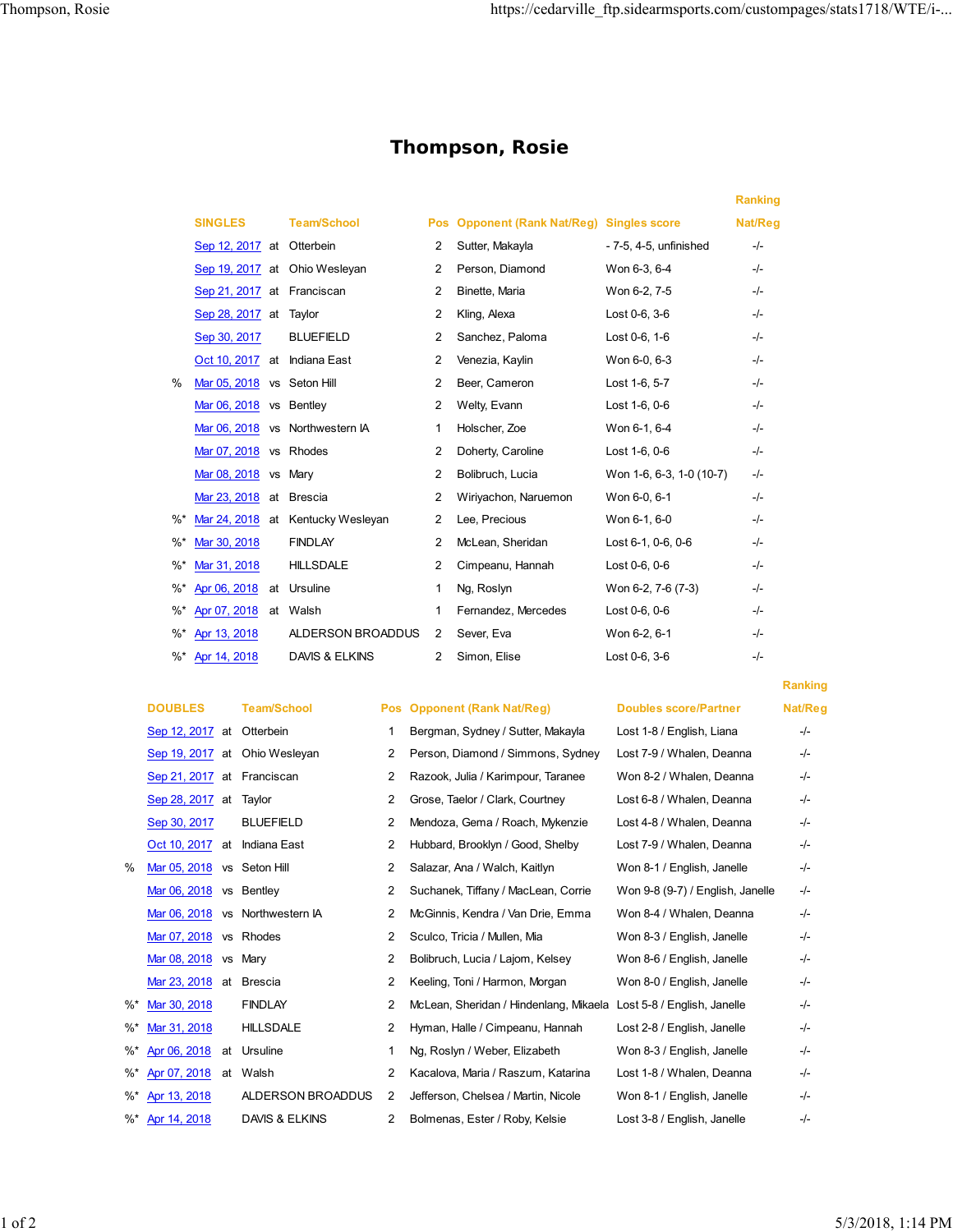#### **Schedule legend**

- \* Great Midwest Athletic Conference
- + Midwest Region